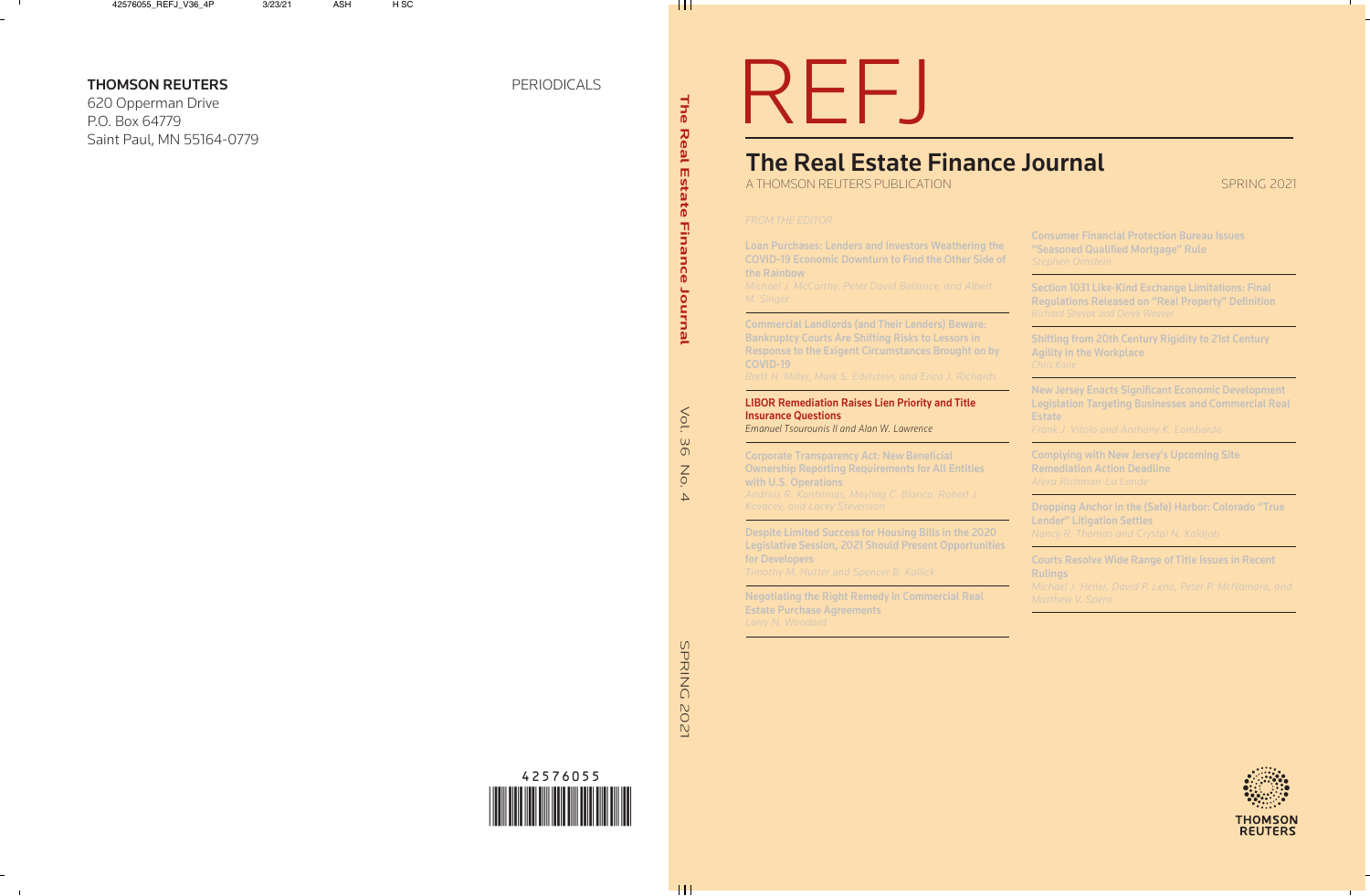# **REFJ**

# **The Real Estate Finance Journal**

# A THOMSON REUTERS PUBLICATION **Spring 2021**

| <b>FROM THE EDITOR</b>                                                                                                                                                                                                                                      | 3  |
|-------------------------------------------------------------------------------------------------------------------------------------------------------------------------------------------------------------------------------------------------------------|----|
| <b>Loan Purchases: Lenders and Investors</b><br><b>Weathering the COVID-19 Economic Downturn</b><br>to Find the Other Side of the Rainbow<br>Michael J. McCarthy, Peter David Ballance, and Albert M.<br>Singer                                             | 7  |
| <b>Commercial Landlords (and Their Lenders)</b><br><b>Beware: Bankruptcy Courts Are Shifting Risks</b><br>to Lessors in Response to the Exigent<br><b>Circumstances Brought on by COVID-19</b><br>Brett H. Miller, Mark S. Edelstein, and Erica J. Richards | 11 |
| <b>LIBOR Remediation Raises Lien Priority and</b><br><b>Title Insurance Questions</b><br>Emanuel Tsourounis II and Alan W. Lawrence                                                                                                                         | 17 |
| <b>Corporate Transparency Act: New Beneficial</b><br><b>Ownership Reporting Requirements for All</b><br><b>Entities with U.S. Operations</b><br>Andrius R. Kontrimas, Mayling C. Blanco, Robert J. Kovacev,<br>and Lacey Stevenson                          | 21 |
| <b>Despite Limited Success for Housing Bills in</b><br>the 2020 Legislative Session, 2021 Should<br><b>Present Opportunities for Developers</b><br>Timothy M. Hutter and Spencer B. Kallick                                                                 | 25 |
| <b>Negotiating the Right Remedy in Commercial</b><br><b>Real Estate Purchase Agreements</b><br>Larry N. Woodard                                                                                                                                             | 29 |

| <b>Consumer Financial Protection Bureau Issues</b><br>"Seasoned Qualified Mortgage" Rule                                                                                      |    |
|-------------------------------------------------------------------------------------------------------------------------------------------------------------------------------|----|
| Stephen Ornstein                                                                                                                                                              | 53 |
| Section 1031 Like-Kind Exchange Limitations:<br>Final Regulations Released on "Real Property"<br><b>Definition</b><br><b>Richard Shevak and Derek Weaver</b>                  | 59 |
|                                                                                                                                                                               |    |
| Shifting from 20th Century Rigidity to 21st<br><b>Century Agility in the Workplace</b>                                                                                        |    |
| Chris Kane                                                                                                                                                                    | 63 |
| <b>New Jersey Enacts Significant Economic</b><br><b>Development Legislation Targeting Businesses</b><br>and Commercial Real Estate<br>Frank J. Vitolo and Anthony K. Lombardo | 67 |
| <b>Complying with New Jersey's Upcoming Site</b>                                                                                                                              |    |
| <b>Remediation Action Deadline</b><br>Alexa Richman-La Londe                                                                                                                  | 73 |
| Dropping Anchor in the (Safe) Harbor:<br><b>Colorado "True Lender" Litigation Settles</b><br>Nancy R. Thomas and Crystal N. Kaldjob                                           | 77 |
| <b>Courts Resolve Wide Range of Title Issues in</b><br><b>Recent Rulings</b><br>Michael J. Heller, David P. Leno, Peter P. McNamara, and<br>Matthew V. Spero                  | 81 |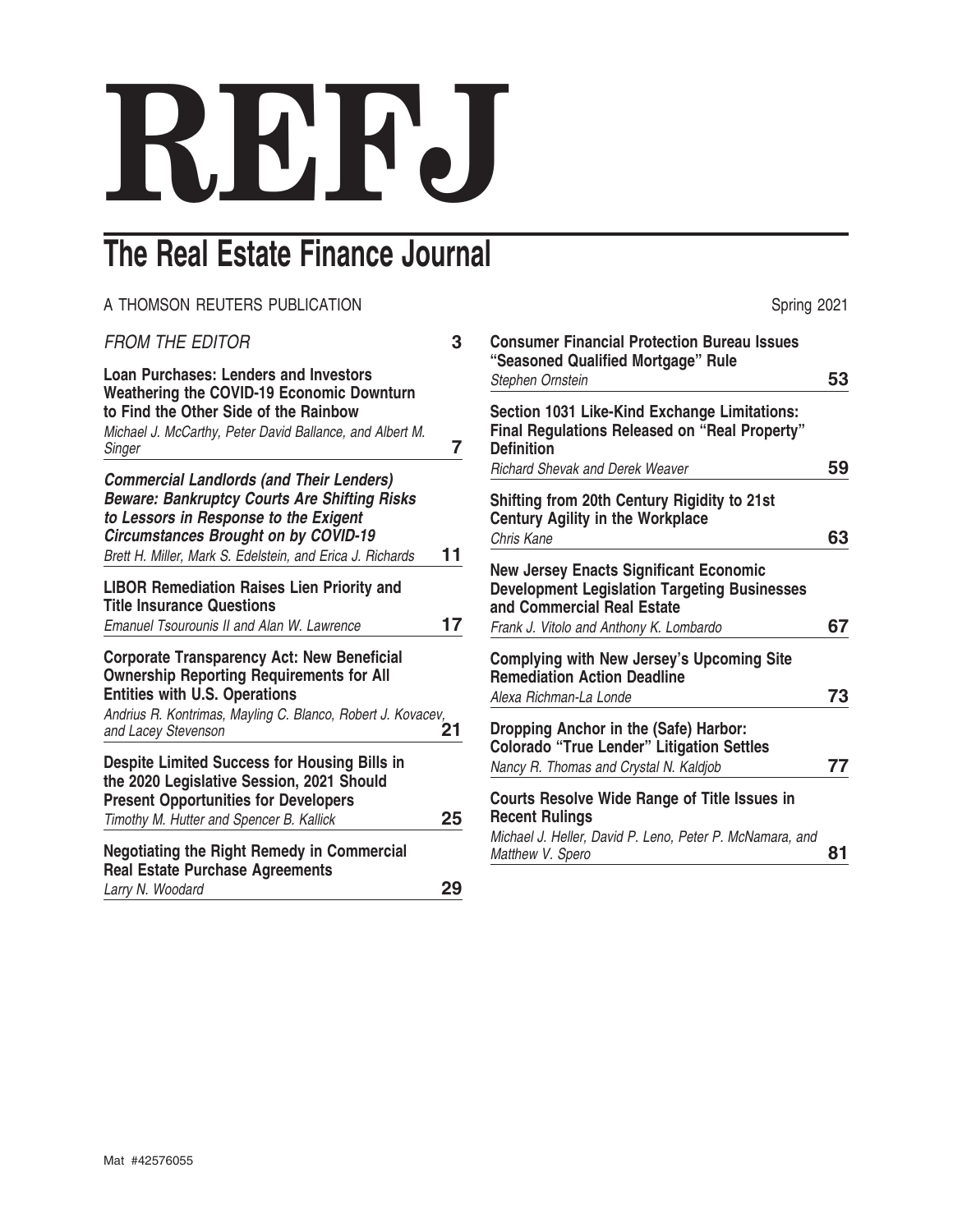#### **EDITOR**

Robert G. Koen Mintz, Levin, Cohn, Ferris, Glovsky and Popeo, P.C.

#### **MANAGING EDITOR**

Erbayne W. Jarvis Thomson Reuters

## **SUBMISSIONS EDITOR**

Steven A. Meyerowitz Meyerowitz Communications Inc. All editorial correspondence, manuscripts, etc., should be sent to: Steven A. Meyerowitz, Esq. President/Meyerowitz Communications Inc. 26910 Grand Central Parkway, #18R Floral Park, NY 11005 646.539.8300

smeyerowitz@meyerowitzcommunications.com

THE REAL ESTATE FINANCE JOURNAL (ISSN 0898-0209) is published quarterly by Thomson Reuters, 610 Opperman Drive, Eagan, MN 55123-1396.

Editorial Offices: Thomson Reuters, 50 Broad Street East, Rochester, NY 14694. All editorial correspondence, manuscripts, etc., should be sent to this address. Although the utmost care will be given material submitted, we cannot accept responsibility for unsolicited manuscripts.

Subscription: For subscription information or for customer service, call 1-800-328-4880. Periodicals postage paid at St. Paul, MN.

© 2021 Thomson Reuters. No part of this journal may be reproduced in any form—by microfilm, xerography, or otherwise—or incorporated into any information retrieval system without the written permission of the copyright owner. This publication is designed to provide accurate and authoritative information in regard to the subject matter covered. It is sold with the understanding that the publisher is not engaged in rendering legal, accounting or other professional service. If legal or accounting advice or other expert assistance is required, the services of a competent professional should be sought.

Nothing contained herein is intended or written to be used, and may not be used, for the purposes of 1) avoiding penalties imposed under the Internal Revenue Code, or 2) promoting, marketing or recommending to another party any transaction or matter addressed herein.

**THOMSON REUTERS®** 

# **CONTRIBUTING EDITORS**

President The Brookhill Group

**Stevens A. Carey** Partner Pircher, Nichols & Meeks

**Jonathan L. Kempner** Fellow, Advanced Leadership Initiative Harvard University

**Youguo Liang, Ph.D.** Head, Global Research and Public Markets Abu Dhabi Investment Authority (ADIA)

# **BOARD OF ADVISORS**

**Jason Barnett** Vice Chairman & General Counsel RXR Realty LLC

**Cia Buckley** Partner Dune Capital Management

**Dino P. Christoforakis** Head of Transactions, North America AFIAA U.S. Investment, Inc.

**Frederick N. Cooper** Senior Vice President Toll Brothers, Inc.

**Louis M. Dubin** Managing Partner Redbrick LMD

**Andrew L. Farkas** CEO Island Capital

**Kyle Gore** Managing Director, Real Estate Finance CGA Group

**David Hamm** Director Real Estate Transactions RREEF Management L.L.C.

**Ross Hilton Kemper** President Kingswood Capital LLC

**Ronald B. Bruder Stephen Rushmore** President and CEO HVS

> **Stuart M. Saft** Partner Holland & Knight LLP

**Joshua Stein** Partner Joshua Stein PLLC

**Ronald J. Kravit** Managing Principal Cerberus Real Estate Capital Management, LLC

**Richard J. Mack** Mack Real Estate Group

**Joseph Mizrachi** Managing Member Third Millennium Group

**Shelby E.L. Pruett** CEO Capri EGM, LLC

**Lorenz Reibling** Chairman and Senior Partner Taurus Investment Holdings LLC

**Stephen Siegel** Chairman, Global Brokerage CB Richard Ellis

**Rick H. Singer** President Winter Properties

**David R. Soares** President and CEO Lexden Capital, LLC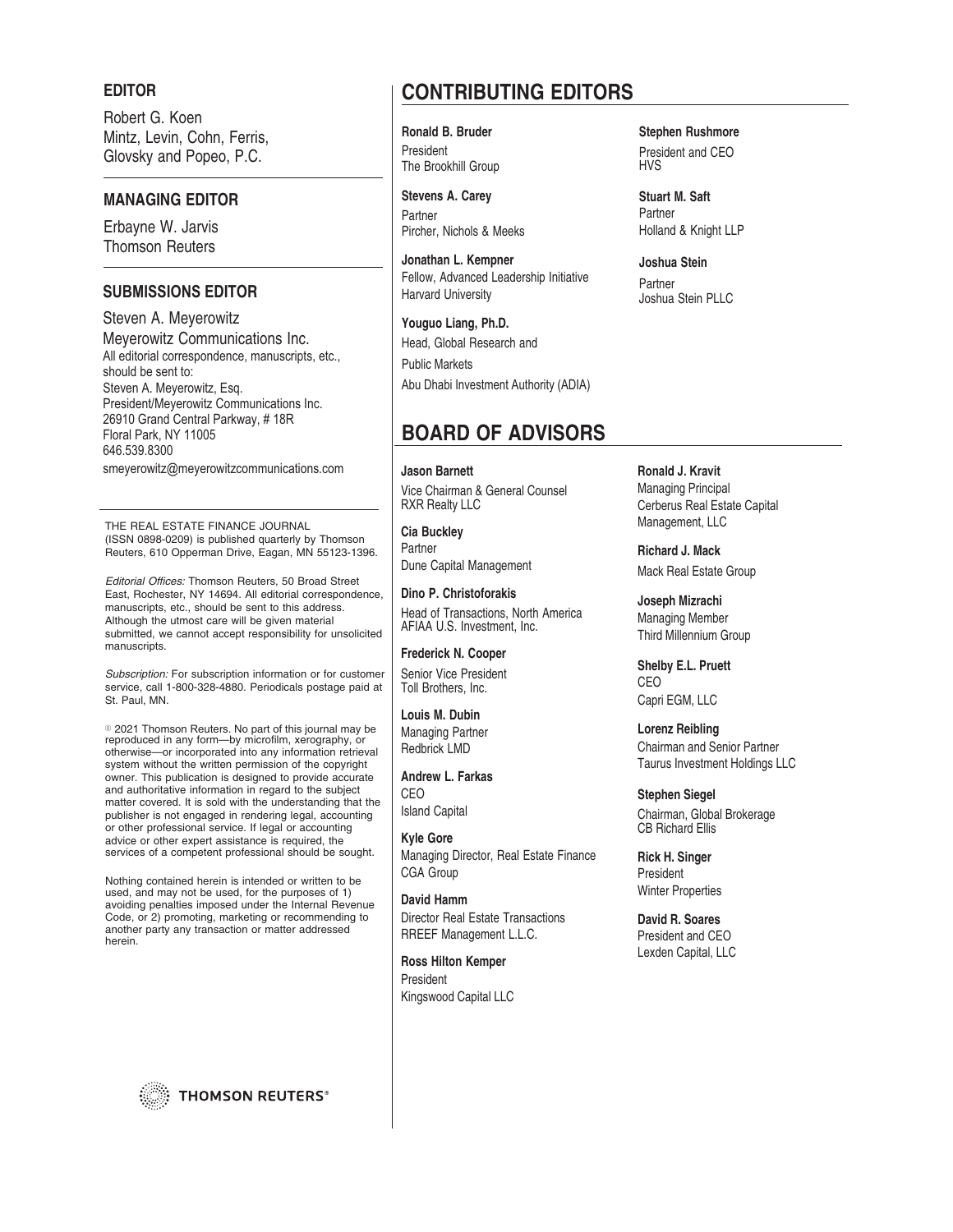# **LIBOR Remediation Raises Lien Priority and Title Insurance Questions**

*Emanuel Tsourounis II and Alan W. Lawrence***\***

**Commercial mortgage lenders face unique challenges due to LIBOR remediation. The authors of this article explain the challenges, various remediation approaches, and note that there are no simple answers.**

The mandate to remediate existing loans that are indexed to LIBOR prior to LIBOR's cessation to incorporate robust LIBOR "fallback" provisions poses unique challenges for commercial mortgage lenders. Not only must they adopt a consistent approach for the modification of a potentially large volume of loans over a relatively short period of time, obtain the cooperation of borrowers and transition to a new benchmark rate, they must consider issues affecting the lien priority of the mortgages and deeds of trust securing those loans and the title coverage afforded by their loan policies, in order to avoid potentially impairing each.

### **What Is LIBOR Remediation?**

The UK's Financial Conduct Authority, which is responsible for regulating LIBOR, initially announced in 2017 that LIBOR's publication would not be guaranteed beyond the end of 2021. LIBOR's administrator, the ICE Benchmark Administration, subsequently announced on November 30, 2020, a consultation on its proposal to cease publication of 1-week and 2-month LIBOR on December 31, 2021, and to cease publication of overnight, 1-, 3-, 6 and 12-month LIBOR on June 30, 2023.

The consequence of these announcements is that lenders must transition to alternate benchmarks for the origination of new floating rate loans and to modify (or "remediate") certain existing loans that reference LIBOR. The remediation process entails amending the loan documents for any existing loan with a maturity date occurring on or after the date that the applicable LIBOR term (or "tenor") will cease (which, for most loans that reference LIBOR, will be June 30, 2023), to incorporate provisions for the replacement of the floating rate benchmark (or "fallback" provisions) in cases where either no contractual alternative to LIBOR exists or the existing provisions have been determined to be inadequate or would

**<sup>\*</sup>**Emanuel Tsourounis II, an associate with Cadwalader, Wickersham & Taft LLP, represents lenders, developers, real estate investment funds, real estate investment trusts and other institutional clients in commercial real estate transactions. Alan W. Lawrence, a partner in the firm, focuses his practice on the representation of lenders, participants and servicers, as well as borrowers, in the origination and restructuring of mortgage and mezzanine loans, revolving credit facilities, public-to-private financings, debtor-in-possession facilities and other loans relating to commercial real estate. The authors may be contacted at emanuel.tsourounis@cwt.com and alan.lawrence@cwt.com, respectively.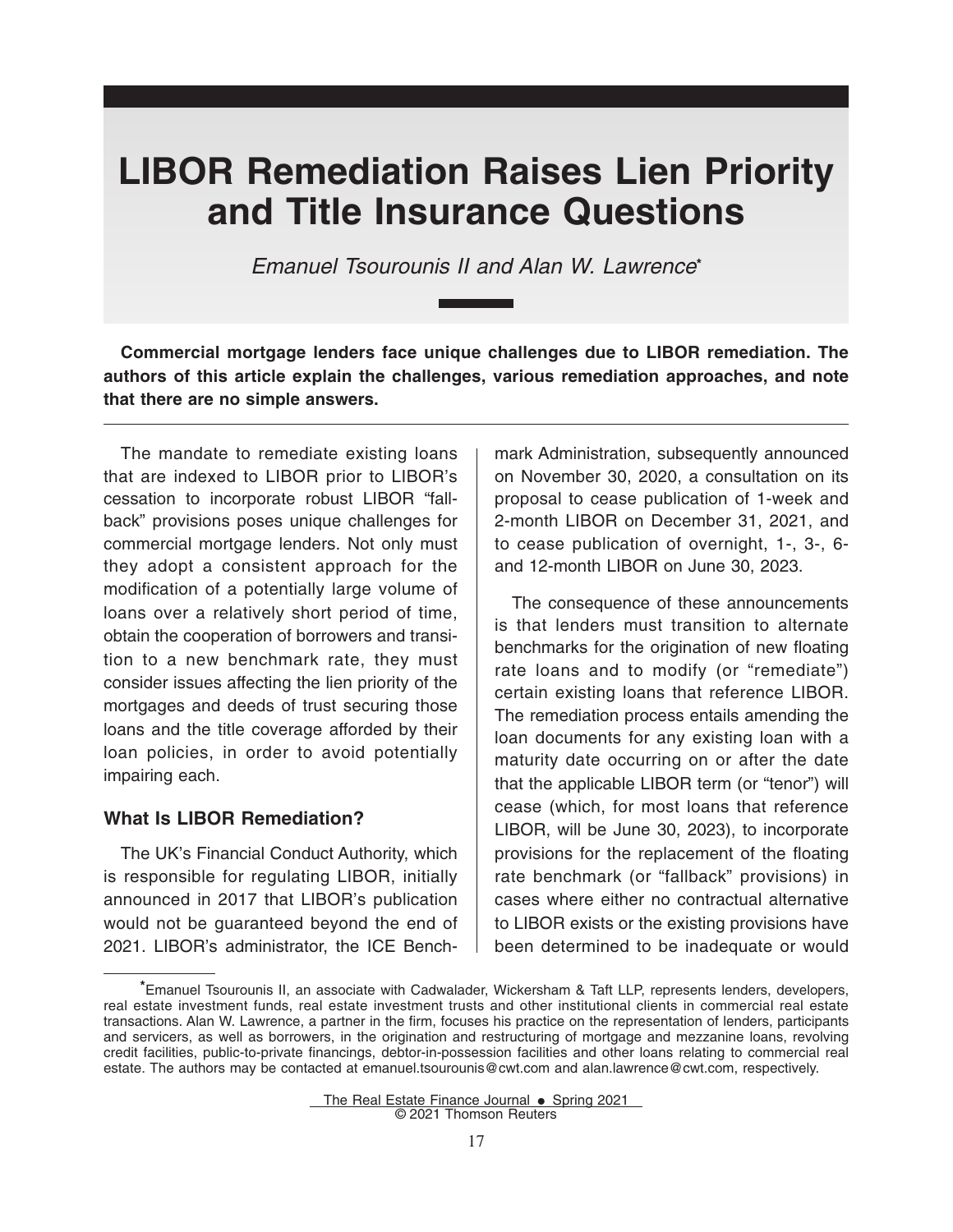#### **The Real Estate Finance Journal**

produce an undesirable result (i.e., a reversion to the prime rate, for example).

To date, the Alternative Reference Rates Committee ("ARRC") has recommended three separate approaches for the remediation of existing bilateral loans that reference LIBOR, each with its own model fallback provisions. They are:

- The "hardwired" approach, which establishes a benchmark replacement (or "waterfall" of potential benchmark replacements) to automatically replace LIBOR when LIBOR (or the applicable LIBOR tenor) ceases to be provided or is no longer representative;
- The "amendment" approach, which permits lenders to select a benchmark replacement (potentially subject to the affirmative or negative consent of borrowers) upon the occurrence of such a transition event; and
- The "hedged loan" approach, which ties the benchmark replacement to the derivative used to hedge floating rate exposure under the loan.

While the "amendment" approach is no longer recommended by the ARRC as a best practice, we note it here because it was a previously-recommended approach employed by lenders and continues to be used.

Along with the adoption of a benchmark replacement, the ARRC-recommended model fallback provisions also contemplate:

• A spread adjustment (which may be a positive or negative value or zero) as a mechanism to make the benchmark replacement more closely approximate LIBOR following its replacement;

- The unilateral adoption by the lender of technical, administrative or operational modifications to loan documents (called "benchmark replacement conforming changes") to reflect the adoption and implementation of the benchmark replacement; and
- An "early opt-in" feature permitting the lender (or in some cases, both parties) to agree to replace LIBOR prior to the occurrence of a transition event.

In addition to the foregoing three approaches, loan parties may also choose to amend the loan documents for an existing loan to presently adopt a benchmark replacement for LIBOR, rather than waiting for the applicable LIBOR tenor to cease to be provided or to no longer be representative.

## **LIBOR Remediation and Lien Priority**

For commercial mortgage lenders, any amendment to a loan document (or any change in loan terms) should raise questions about whether the lien created by the mortgage or deed of trust may be affected - and loan modifications associated with LIBOR remediation are no different.

Therefore, a lender may want to consider obtaining title searches in connection with its LIBOR remediation efforts to determine whether junior liens encumber the mortgaged property.

If a title search discloses any junior liens, then the lender must consider whether the loan modification would materially prejudice or impair the rights of the junior lienholder; if so,

The Real Estate Finance Journal  $\bullet$  Spring 2021 © 2021 Thomson Reuters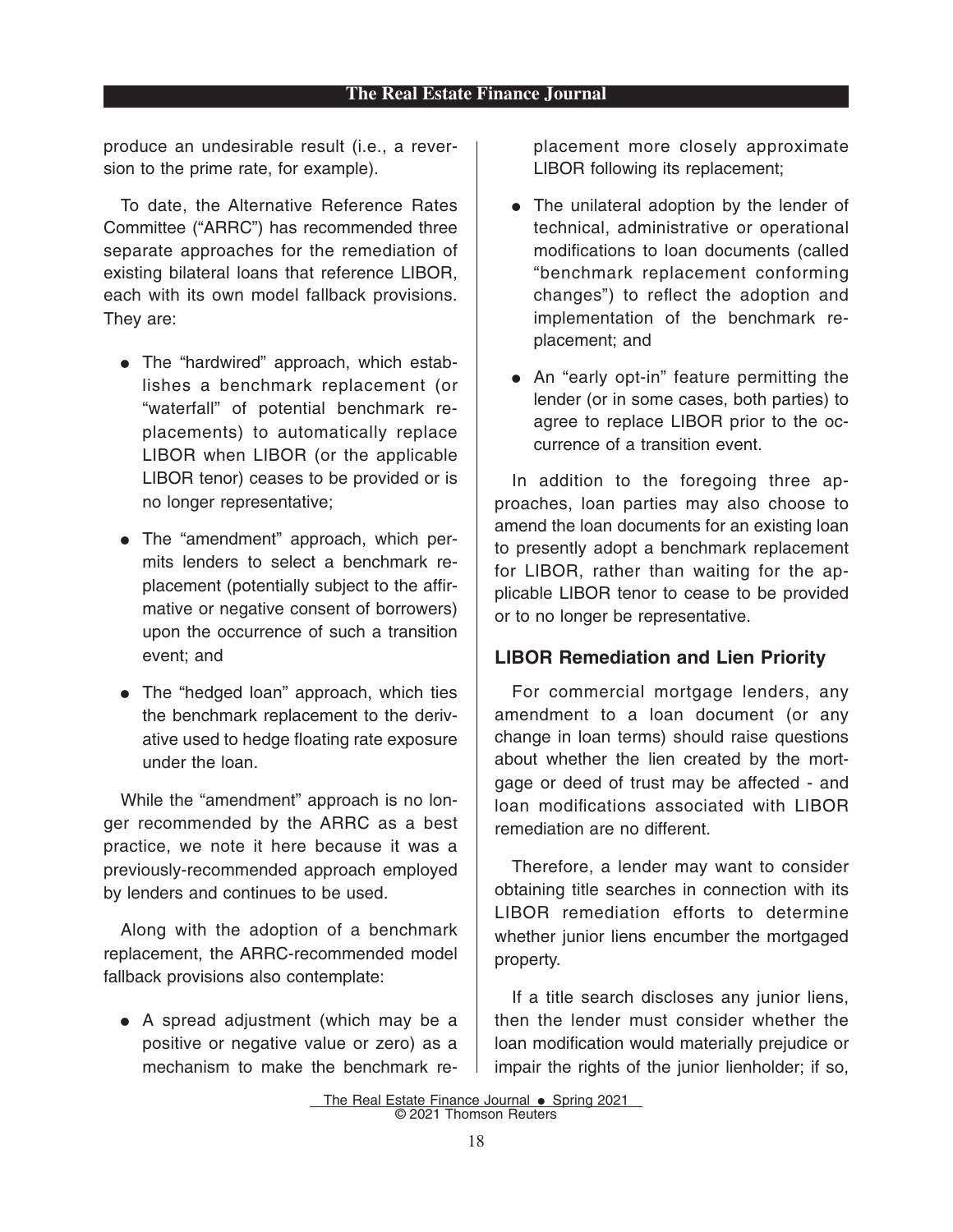## **LIBOR Remediation Raises Lien Priority and Title Insurance Questions**

the junior lienholder's consent to the loan modification will be necessary to prevent a loss of lien priority.

Further, in the event that a lender adopts a remediation approach that does not specifically identify a benchmark replacement, it may need to consider searching title twice - both at the time the amendment is entered into, as well as when a benchmark replacement is finally established.

If a change to the benchmark rate may ultimately increase the amount of interest charged to a borrower, thereby making the loan more costly to repay, seeking the junior lienholder's consent may be advisable unless an agreement has been recorded that unconditionally subordinates the junior lien to the indebtedness secured by the mortgage or deed of trust and all related modifications and increases.

However, if no such subordination agreement exists and the junior lienholder refuses to grant its consent, the lender may be required to prove in a lien priority dispute that the junior lienholder is not harmed by the change from LIBOR to the benchmark replacement.

Several factors may be influential in this determination, but cannot be presumed to be dispositive, including that the benchmark replacement is the ARRC-recommended Secured Overnight Financing Rate ("SOFR"), that the benchmark replacement is formulated to be comparable to LIBOR through the spread adjustment (as described above), that the benchmark replacement would not constitute a "significant modification" for tax purposes or falls within a statutory or other "safe harbor" for REMIC or other purposes, or that it has become impossible to accurately calculate the interest that would be charged to a borrower based on the applicable LIBOR tenor following its cessation.

Additionally, if the existing mortgage or deed of trust expressly identifies LIBOR as the benchmark rate applicable to the mortgage loan or, under applicable state law, the change in benchmark rate must be identified in a recorded loan modification to ensure the continued priority of the mortgage or deed of trust relative to subsequent liens, then the lender must record a loan modification to provide actual (or, if suitable, constructive or inquiry) notice to third parties of LIBOR's replacement with a successor benchmark.

It should be noted, however, that certain liens, such as tax and, in some states, mechanic's liens, will still "prime" a recorded mortgage or deed of trust, even if a loan modification has been recorded.

## **LIBOR Remediation and Title Insurance**

With respect to a lender's title insurance coverage, acts of the insured (i.e., the lender), which include LIBOR remediation efforts (both the loan modification itself and, in the event that the remediation approach does not specifically identify the benchmark replacement, the subsequent establishment of the benchmark replacement) may also become the basis for a defense against coverage under a loan policy if the insured's acts will affect the priority of the insured mortgage.

For this reason, it may be advisable for a lender to obtain a modification endorsement, insuring the continued priority of the lien of its mortgage or deed of trust as of the date of any loan modification in connection with the lender's LIBOR remediation efforts. Note,